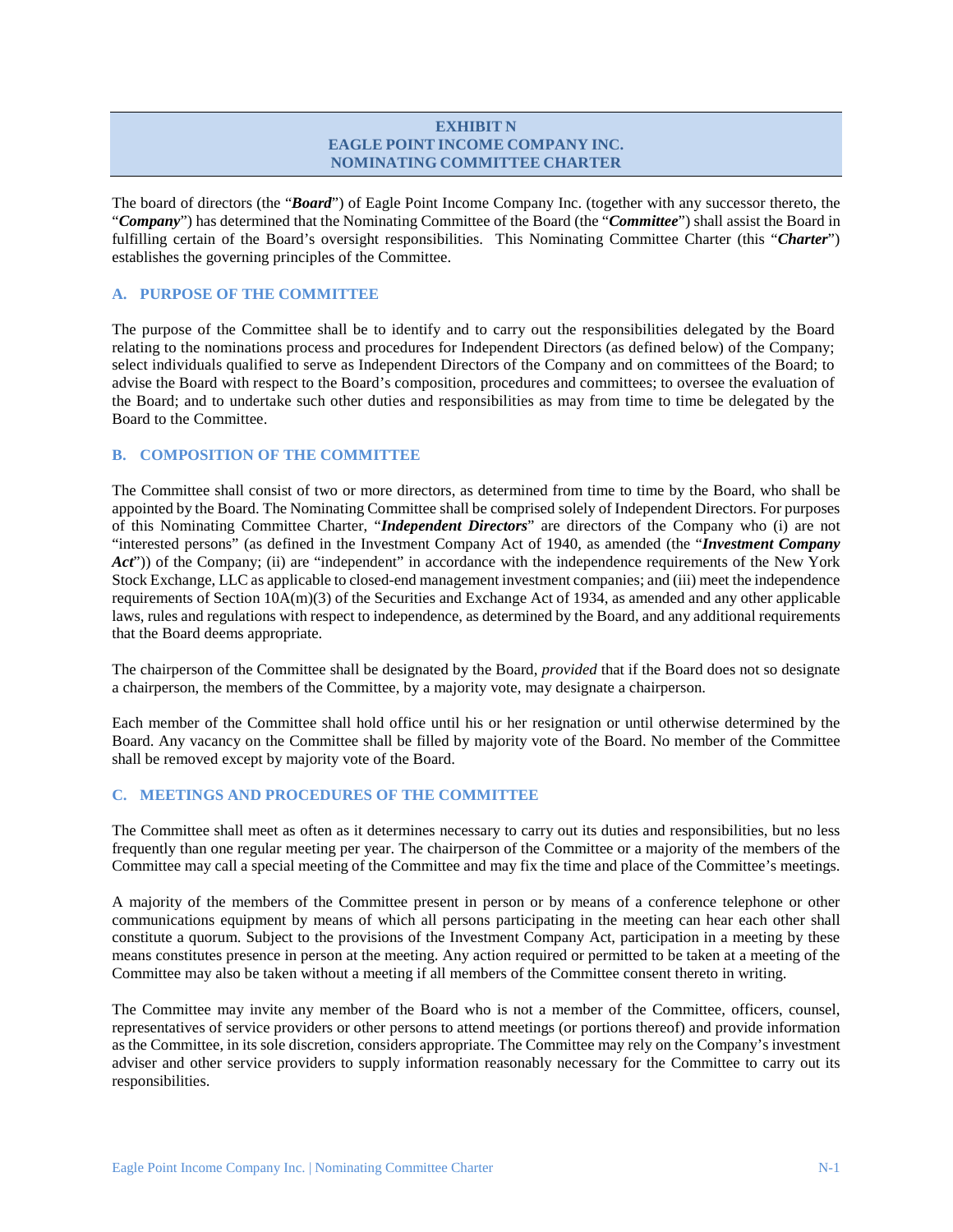The Committee may form subcommittees for any purpose that the Committee deems appropriate and may delegate to such subcommittees such power and authority as the Committee deems appropriate; *provided, however,* that no subcommittee shall consist of fewer than two members; and *provided further* that the Committee shall not delegate to a subcommittee any power or authority required by any law, rule, regulation or listing standard to be exercised by the Committee as a whole.

The Committee shall maintain minutes of its meetings and records relating to those meetings and shall report regularly to the Board on its activities, as appropriate.

## **D. DUTIES AND RESPONSIBILITIES OF THE COMMITTEE**

### *1. Board Candidates and Nominees*

The Committee shall have the following duties and responsibilities with respect to Board candidates and nominees:

- (a) To identify, screen, recruit and, if appropriate, interview candidates to fill Independent Directors positions on the Board, including persons suggested by stockholders or others.
- (b) To review the background and qualifications of individuals being considered as Independent Director candidates. Among the qualifications considered in reviewing potential Independent Director nominees and in evaluating the re-nomination of Independent Directors, the Committee shall consider the following attributes and criteria: (i) the nominee's reputation for integrity, honesty and adherence to high ethical standards; (ii) the nominee's business acumen, experience and ability to exercise sound judgment; (iii) a commitment to understand the Company and the responsibilities of a director of an investment company; (iv) a commitment to regularly attend and participate in meetings of the Board and its committees; (v) the ability to understand potential conflicts of interest involving management of the Company and to act in the interests of all stockholders; and (vi) the absence of a real or apparent conflict of interest that would impair the nominee's ability to represent the interests of all the stockholders and to fulfill the responsibilities of an Independent Director. The Committee does not necessarily place the same emphasis on each criterion and each nominee may not have each of these qualities. In evaluating a nominee recommended by a stockholder, the Committee, in addition to the criteria discussed above, may consider the objectives of the stockholder in submitting that nomination and whether such objectives are consistent with the interests of all stockholders.
- (c) To select and approve the Independent Directors nominees for election by the stockholders or appointment by the Board, as the case may be, pursuant to the bylaws of the Company.
- (d) To review the suitability for continued service as a director of each Independent Director when his or her term expires and when he or she has a change in status, including but not limited to an employment change, and to recommend whether or not such Independent Director should be re-nominated.
- (e) To consider nominees recommended by stockholders to serve as Independent Directors; however, the Committee may only act upon such recommendations if there is a vacancy on the Board or the Committee determines that the selection of a new or additional Independent Director is in the Company's best interests. In the event that a vacancy arises or a change in Board membership is determined to be advisable, the Committee shall, in addition to any stockholder recommendations, consider candidates identified by other means, including candidates proposed by members of the Committee. The Committee may retain a consultant to assist it in a search for a qualified candidate.
- (f) Any stockholder recommendation for Independent Director must be submitted in compliance with all of the pertinent provisions of Rule 14a-8 under the Exchange Act, to be considered by the Committee. The Committee may, if it deems appropriate, establish additional procedures to be followed by stockholders in submitting recommendations for Board candidates. In evaluating a nominee recommended by a stockholder, the Committee, in addition to the criteria discussed above, may consider the objectives of the stockholder in submitting that nomination and whether such objectives are consistent with the interests of all stockholders. If the Committee or the Board determines not to include such candidate among the Board's designated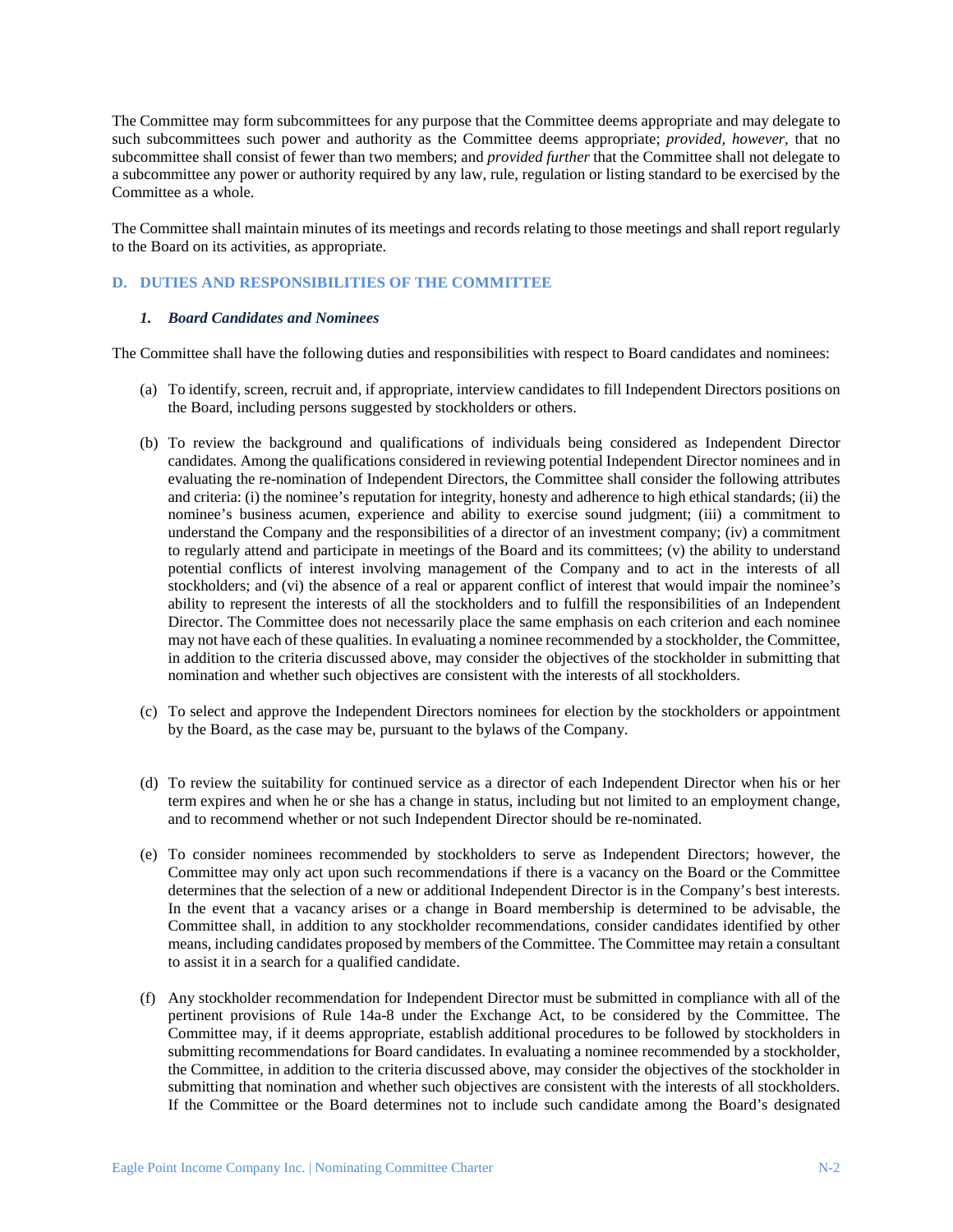nominees and the stockholder has satisfied the requirements of Rule 14a-8, the stockholder's candidate will be treated as a nominee of the stockholder who originally nominated the candidate.

#### *2. Board Composition and Procedures*

The Committee shall have the following goals and responsibilities with respect to the composition and procedures of the Board as a whole:

- (a) To review annually the composition of the Board as a whole and to recommend, as necessary, measures to be taken so that the Board reflects the appropriate balance of knowledge, experience, skills, expertise and diversity for the Board as a whole and contains at least the minimum number of Independent Directors required by any applicable laws, rules, regulations and listing standards, as determined by the Board.
- (b) To review periodically the size of the Board and to recommend to the Board any appropriate changes.
- (c) To review the frequency and structure of Board meetings and to recommend to the Board any appropriate changes.
- (d) To review any other aspect of the procedures of the Board that the Committee considers warranted, including but not limited to procedures with respect to the waiver by the Board of any Company rule, guideline, procedure or corporate governance principle and to recommend to the Board any appropriate changes.
- (e) To review periodically Independent Director compensation and recommend appropriate changes to the Board.
- (f) To review annually the independence of counsel, if any, to the Independent Directors.

### *3. Board Committees*

The following shall be the goals and responsibilities of the Committee with respect to the committee structure of the Board:

- (c) To review the size and composition of each standing committee of the Board, including the identification of individuals qualified to serve as members of a committee (including the Committee), to recommend to the Board any appropriate changes and to recommend individual directors to fill any vacancy that might occur on a committee (including the Committee).
- (d) To monitor the functioning of the committees of the Board and to recommend to the Board any appropriate changes, including the creation and elimination of committees.
- (e) To review annually committee assignments and the rotation of committee memberships and/or chairpersonships, and to recommend to the Board any appropriate changes.
- (f) To recommend that the Board establish such special committees as may be desirable or necessary from time to time in order to address ethical, legal or other matters that may arise. The Committee's power to make such a recommendation under this Charter shall be without prejudice to the right of any other committee of the Board, or any individual director, to make such a recommendation at any time.

### *4. Evaluation of the Board*

The Committee shall be responsible for overseeing the evaluation of the Board. The Committee shall develop, subject to approval by the Board, a process for an annual evaluation of the Board and the committees of the Board, and to oversee the conduct of this annual evaluation.